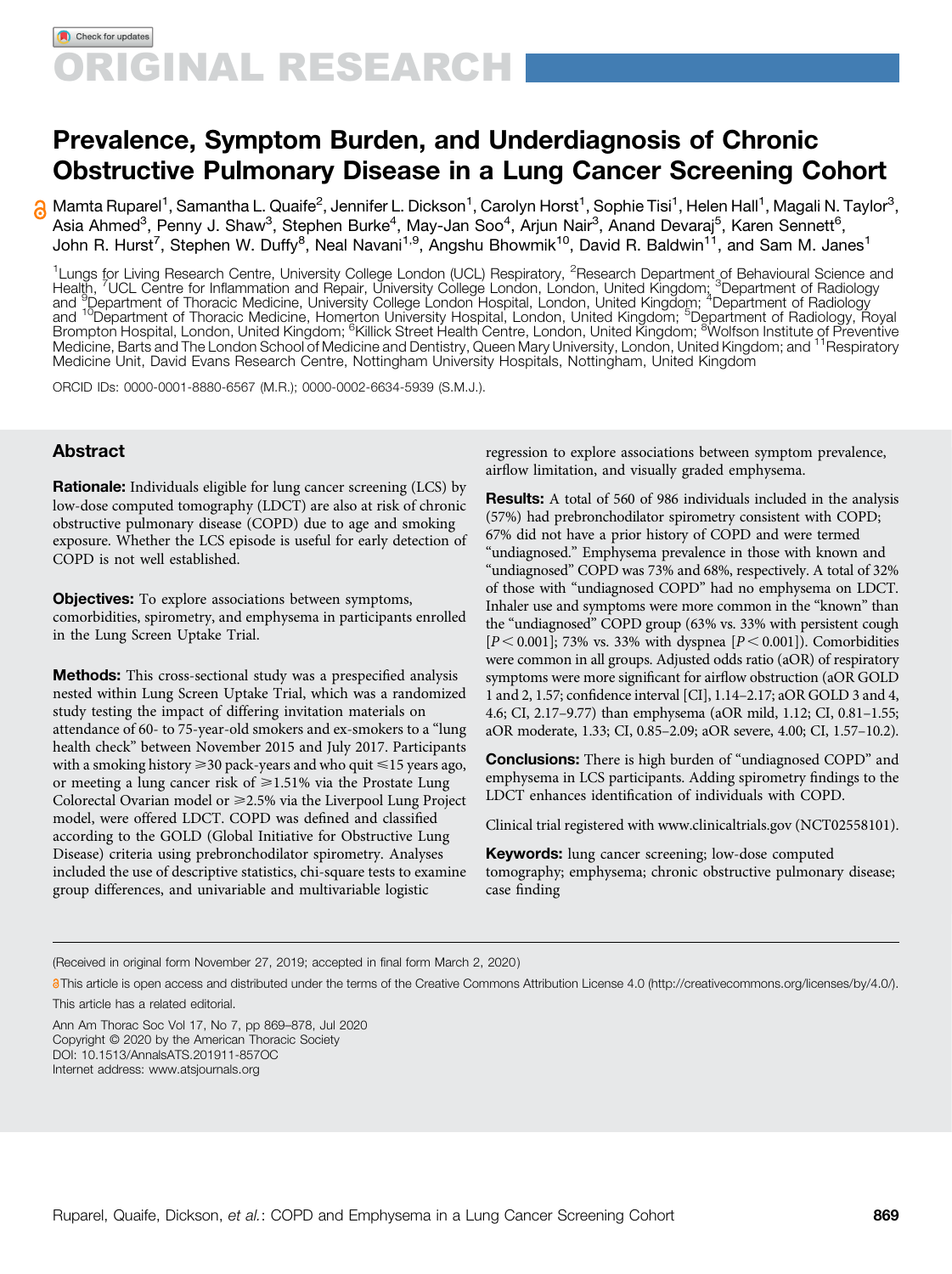Chronic obstructive pulmonary disease (COPD) is the third most common cause of death globally, after coronary heart disease (CHD) and stroke (1). The presence of emphysema, airflow limitation, increasing spirometric COPD severity, and exacerbation frequency are all associated with a greater risk of lung cancer  $(2, 3)$ , though this effect is reduced after adjustment for smoking history and other confounders (4). Biologically, this association may be explained by a combination of chronic inflammation, impaired mucocilliary action, DNA damage and aberrant repair, and genetic susceptibility (5).

Lung cancer screening (LCS) using low-dose computed tomography (LDCT) significantly reduced the relative risk of lung cancer-specific and all-cause mortality by 20% and 6.7%, respectively, in the National Lung Screening Trial (NLST) (6). Both the Dutch–Belgian LCS trial and the Multicentric Italian Lung Detection study provide further evidence in a European population, in support of this finding (7, 8). Evidence suggests cohorts at higher risk for lung cancer may be more likely to benefit from LCS than those with lower risk (9), with a twofold increase in lung cancer prevalence, greater stage shift, and reduced overdiagnosis among those with airflow limitation compared with those without (9– 11). However, those with more advanced COPD have been found not to have a significant reduction in lung cancer– specific mortality from LCS (9).

Age and smoking history are the strongest predictors of the development of lung cancer and COPD, enabling identification of a common population in

which to carry out "case finding" for the two conditions. Indeed, LCS studies have reported COPD prevalence rates as high as 38% (12), almost fourfold higher than in the general population (13). Other studies have demonstrated a significant burden of undiagnosed COPD within primary care populations (13–16), though currently "screening" for asymptomatic COPD is not recommended by the U.S. Preventative Services Task Force (USPSTF) (17). Given that symptoms, exacerbation frequency, and comorbidities are important determinants of prognosis, and rate of decline of forced expiratory volume in 1 second ( $FEV<sub>1</sub>$ ) is not currently modifiable with pharmacotherapy (18, 19), the GOLD (Global Initiative for Obstructive Lung Disease) guidance emphasizes the importance of the former parameters over spirometry values for guiding treatment decisions (20). Furthermore, comorbidities, such as CHD, hypertension, and osteoporosis, are frequent in COPD, and may be undertreated (18, 21). Optimization of these conditions may positively impact COPD outcomes. The GOLD 2019 report has recommended active COPD case finding for those with symptoms and/or risk factors (20), but it is unknown whether detecting airflow obstruction and emphysema in the LCS population confers any clinical benefit.

In this study, we aimed to explore the clinical significance of COPD and emphysema detected at LCS. Specifically, to: 1) assess the prevalence of airflow limitation, respiratory symptoms, and radiological emphysema in an LCS population; 2) determine whether LCS participants with COPD differ from those with "undiagnosed COPD" in terms of symptoms,

comorbidities, and inhaler use, and whether symptom prevalence differs in participants with and without emphysema; and 3) explore associations between airflow limitation, emphysema, and respiratory symptoms.

## Methods

### Study Design, Participants, and **Setting**

This was a nested, cross-sectional study using data from the UK-based randomized controlled LSUT (Lung Screen Uptake Trial), the design of which has been described previously (22). Briefly, individuals between 60 and 75 years of age, who were coded as current smokers within the past 5–7 years, were invited by their general practitioner for a "lung health check" (LHC) at one of two London hospitals. The primary aim of LSUT was to test differences in uptake of LCS between individuals randomly allocated to either "standard" or "targeted" invitation materials, which were designed to engage smokers from low-socioeconomic communities. Individuals attending the LHC were invited to participate in the study.

At the time of recruitment, emerging data supported that risk-based selection into screening may be preferable to the USPSTFadvocated age and smoking-based criteria (23, 24), due to enrichment of lung cancer in the selected population and a resultant optimized risk–benefit balance from LCS. In light of this evidence, both strategies were considered appropriate for selecting LCS participants. In the present study, those meeting the USPSTF criteria for LCS (i.e.,

Supported, as part of the Lung Screen Uptake Trial project, by a National Awareness and Early Diagnosis Initiative project grant awarded by Cancer Research UK (CRUK) and a consortium of funders (Department of Health [England]; Economic and Social Research Council; Health and Social Care R&D Division, Public Health Agency, Northern Ireland; National Institute for Social Care and Health Research, Wales; and the Scottish Government) (S.L.Q. and S.M.J); also supported by Wellcome Trust Senior Fellowship in Clinical Science WT107963AIA (S.M.J.) and by the Rosetrees Trust, the Roy Castle Lung Cancer Foundation, the Stoneygate Trust, the Welton Trust, the Garfield Weston Trust, and the University College London Hospital Charitable Foundation (S.M.J.). This work was undertaken at University College London Hospital/University College London, which received a proportion of funding from the Department of Health's National Institute for Health Research Biomedical Research Centre's funding scheme (N.N. and S.M.J.); also supported by CRUK Postdoctoral Fellowship C50664/ A24460 (S.L.Q.).

Ethics Approvals and Registration: This study is part of the Lung Screen Uptake Trial, which was granted ethical approval by the City Road and Hampstead National Health Service Research Ethics Committee (reference no. 15/LO/1186) and was registered with [clinicaltrials.gov](http://clinicaltrials.gov) (NCT02558101) and International Standard Registered Clinical/soCial sTudy no. ISRCTN21774741.

Author Contributions: M.R., S.L.Q., J.L.D., A.D., K.S., S.W.D., N.N., A.B., D.R.B., and S.M.J. were involved in the design and conduct of the study. M.R., S.L.Q., J.L.D., C.H., S.T., H.H., M.N.T., A.A., P.J.S., S.B., M.-J.S., and A.N. were involved in the data collection. M.R., S.L.Q., and S.W.D. carried out the data analyses. All authors were involved in the interpretation of the results and contributed to and approved the final manuscript.

Correspondence and requests for reprints should be addressed to Sam M. Janes, M.D., Ph.D., Lungs for Living Research Centre, University College London Respiratory, Rayne Institute, 5 University Street, London, WC1E 6JF, UK. E-mail: [s.janes@ucl.ac.uk](mailto:s.janes@ucl.ac.uk).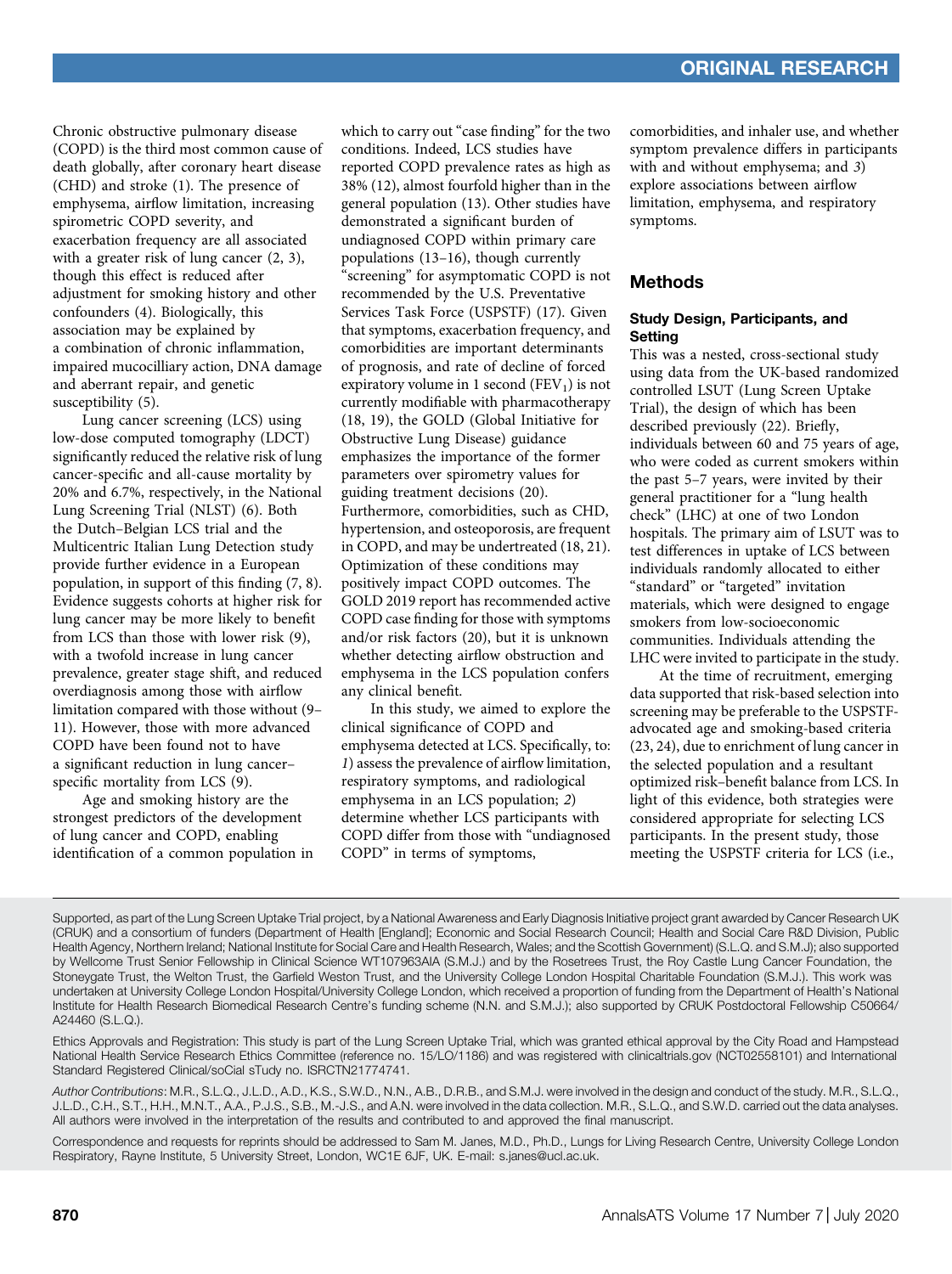$\geq$  30 pack-years and quit  $\leq$  15 yr ago) (25), or a lung cancer risk of  $\geq 1.51\%$  in 6 years as determined by the Prostate Lung Colorectal Ovarian model (26) or  $\geq 2.5\%$  in 5 years as determined by the Liverpool Lung Project model (27), were offered LDCT. Exclusion criteria included lack of capacity to consent, physical status contraindicating LDCT, or a prior chest CT scan within the previous 12 months.

## Data Collection

Self-reported demographics (age, sex, ethnicity, education level, and Index of Multiple Deprivation [IMD] score and rank), smoking, family and medical history, height, weight, and blood pressure were collected by a study practitioner at the LHC.

Symptoms. Participants were asked about current or recent history of respiratory symptoms. Study practitioners were instructed to read out and explain the symptoms and ask participants to state if they experienced these symptoms currently or in the previous 12 months. Specifically, participants were asked about dyspnea (explained as "shortness of breath"), persistent cough ("a cough lasting  $\geq 6$  wk"), and lower respiratory tract infection ("a chest infection with productive cough"). Participants who reported a history of persistent cough or dyspnea within the last 12 months were regarded as having respiratory symptoms. This composite outcome was used to try to capture those participants who, in the context of airflow obstruction, may have COPD, and may reasonably be expected to undergo further medical assessment to determine this. The modified Medical Research Council dyspnea score was also assessed and recorded by the study practitioner.

Comorbidities. Participants were asked about a known history of COPD, asthma, previous pneumonia, CHD, hypertension (including those controlled with antihypertensives), hypercholesterolemia, diabetes mellitus, and osteoporosis. Participants were labeled as "undiagnosed COPD" if they had evidence of airflow limitation and did not report a prior diagnosis of COPD, chronic bronchitis, or emphysema. Participants were also asked about inhaled therapy use and were given names of different classes of inhalers and commonly used examples.

Spirometry. Spirometry was measured in all participants using a Vitalograph Micro handheld spirometer during the LHC in

accordance with the joint European Respiratory Society and American Thoracic Society (28) and British Thoracic Society recommendations (29). Additional bronchodilator was not given. As timing of usage was not confirmed, we perceived the spirometry measured at the LHC to be 'prebronchodilator," as this would be the case for the majority of participants. Participant ethnicity, age, and height were used to calculate predicted values, enabling absolute and percent predicted values to be recorded. Airflow limitation was classified in accordance with GOLD (20), meaning participants were defined as having COPD if  $FEV<sub>1</sub>:forced vital capacity (FVC) was$  $<$ 70%. Participants with COPD with  $FEV<sub>1</sub>$  $\geq 80\%$ , <80% but  $\geq 50\%$ , <50% but  $\geq 30\%$ , or <30% were classified as GOLD class I, II, III, or IV, respectively.

Emphysema. The scans were acquired using a standard low-dose protocol, and were single read by consultant thoracic radiologists with CT reporting expertise, and experience ranging from 5 to 28 years. Visual, semiquantitative assessment of emphysema grade, based on published precedent in COPD (30), was subjectively determined on a visual scale of none, mild, moderate or severe. A total of 5% of scans was second read by a second external radiologist for quality assurance purposes.

#### Sample Size and Statistical Analysis

The sample size of the LSUT cohort was based on the primary behavioral research question, and has been described in the published protocol (22). The present analysis was prespecified in the main study protocol. Participants who had never smoked or who had missing spirometry data were excluded. For the present study, 986 participants were divided into three groups: "no COPD" (FEV<sub>1</sub>:FVC  $\geq 70\%$ ), "undiagnosed COPD" (FEV<sub>1</sub>:FVC<70% and no reported history of COPD), and "known COPD" (FEV<sub>1</sub>:FVC  $\leq$ 70% with reported history of COPD).

Descriptive statistics were used to describe the demographic and clinical characteristics of participants and the prevalence of airflow limitation, emphysema, and symptoms in each group. Chi-square tests were used to determine group differences in symptom prevalence, comorbidities and inhaler use, and differences in symptom prevalence between those with and without emphysema. Univariable and multivariable logistic

regression was used to explore associations between symptom prevalence, airflow limitation, and emphysema. Multivariable models were adjusted for age, smoking pack-years, reported history of osteoporosis and CHD,  $FEV<sub>1</sub>$  % predicted, and grade of emphysema. Variables included in the final model were chosen if acknowledged to be a priori confounders for respiratory symptom prevalence. Sex, IMD quintile, and body mass index were not included in the final model, as they were believed not to confound the dependent outcome. The final model included only those who had completed an LDCT  $(n = 761)$ . Due to the variability of current symptom prevalence within the composite outcome variable, a sensitivity analysis was performed testing the final model against an alternative outcome variable (current cough or breathlessness). Radiologist interobserver agreement was assessed using the weighted  $\kappa$  test ( $\kappa_w$ ) with quadratic weights in the 5% of LDCT scans that were double read as part of the quality-assurance process. Missing values were excluded from the analyses (and were present for only one variable: IMD score).

### **Results**

Of the 1,005 participants recruited to LSUT between November 2015 and July 2017, 19 were excluded because they had never smoked or due to missing data, and 986 participants were included in the present analysis. The majority of participants were white, had left school at or before the age of 15 years, were from the two most deprived IMD quintiles, and were current smokers with a heavy smoking history (Table 1).

A total of 560 (57%) participants had prebronchodilator spirometry consistent with COPD. Of those, 183 (33%) reported a prior history of COPD, whereas 377 (67%) did not, and were thus labeled "undiagnosed COPD." The proportion of participants noted to have emphysema on their LDCT was similar in those with known ( $n = 107$ , 73%) compared with "undiagnosed" COPD  $(n = 202, 68\%)$ ; 135 (45%) of those without emphysema had prebronchodilator spirometry consistent with COPD. Symptoms were prevalent in 91 (85%) of those with known COPD compared with approximately half of those with "undiagnosed COPD," irrespective of the presence of emphysema (Figure 1). A total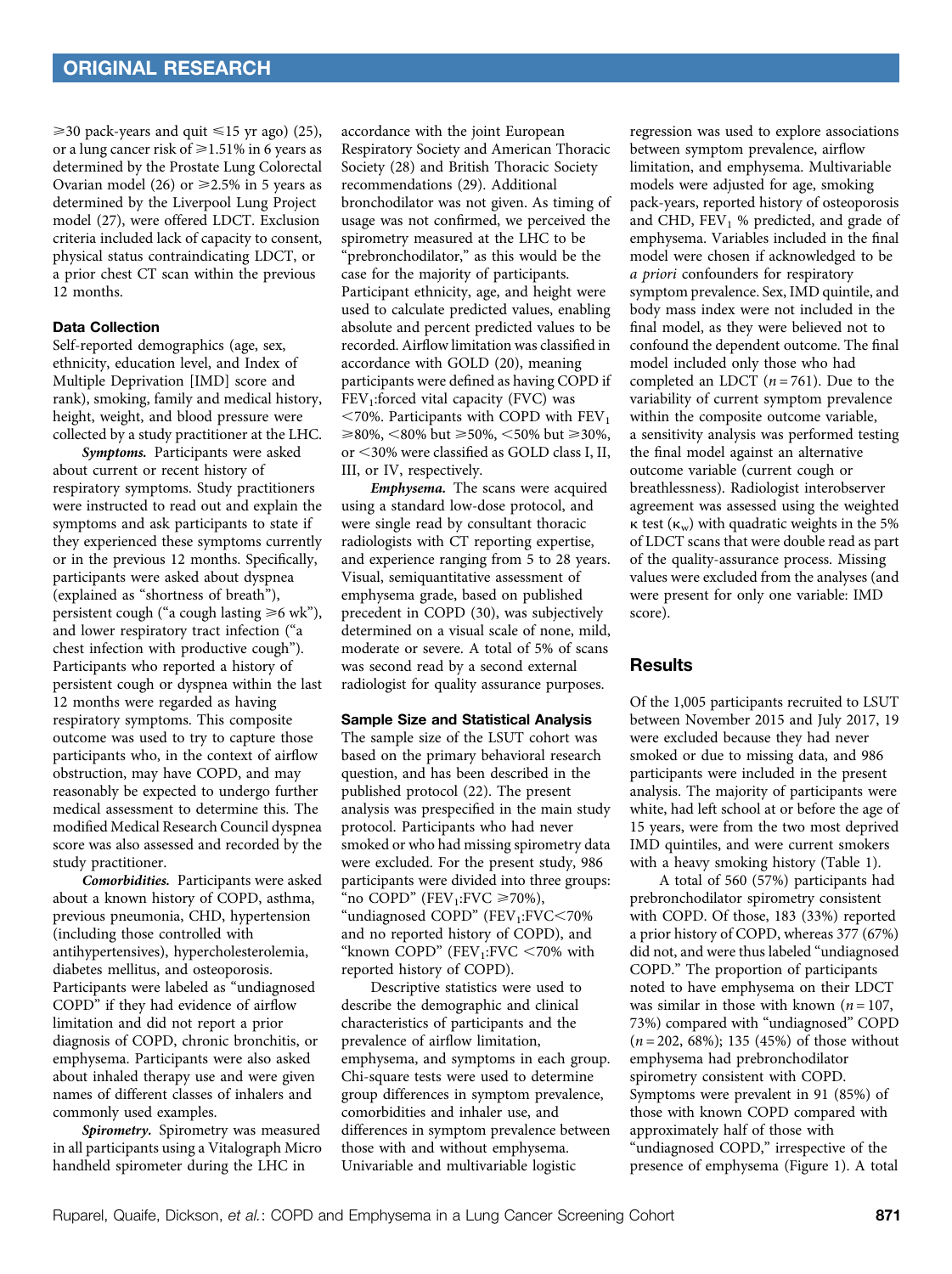|  |  | Table 1. Participant characteristics by chronic obstructive pulmonary disease group |  |  |  |  |
|--|--|-------------------------------------------------------------------------------------|--|--|--|--|
|--|--|-------------------------------------------------------------------------------------|--|--|--|--|

| <b>Variables</b>                            | COPD Groups [n (%)] or [median (IQR)] |                              |                        |  |  |
|---------------------------------------------|---------------------------------------|------------------------------|------------------------|--|--|
|                                             | No COPD $(n = 426)$                   | Undiagnosed COPD $(n = 377)$ | Known COPD $(n = 183)$ |  |  |
| Age, yr                                     | 65 (62,68)                            | 66 (63,69)                   | 66 (63-70)             |  |  |
| Female                                      | 213 (50.0)                            | 142 (37.7)                   | 93 (50.8)              |  |  |
| Ethnicity                                   |                                       |                              |                        |  |  |
| White                                       | 324 (76.1)                            | 320 (84.9)                   | 171 (93.4)             |  |  |
| Black/African/Caribbean                     | 62 (14.5)                             | 31(8.2)                      | 7(3.8)                 |  |  |
| Other                                       | 40 (9.2)                              | 24 (6.3)                     | 5(2.7)                 |  |  |
| Highest level of education                  |                                       |                              |                        |  |  |
| Left school at or before age 15 yr          | 207 (48.6)                            | 187 (49.6)                   | 121 (66.1)             |  |  |
| Completed high school level or equivalent   | 45 (10.6)<br>44 (10.3)                | 41 (10.9)                    | 18(9.8)                |  |  |
| A-levels or equivalent<br>Further education | 23(5.4)                               | 41 (10.9)                    | 11(6.0)<br>9(4.9)      |  |  |
| Bachelor's degree                           | 51(12.0)                              | 15 (4.0)<br>53(14.1)         | 15(8.2)                |  |  |
| Further higher degree                       | 46 (10.8)                             | 36(9.6)                      | 4(2.2)                 |  |  |
| Other/prefers to say                        | 10(2.4)                               | 4(1.1)                       | 5(2.7)                 |  |  |
| Index of multiple deprivation quintile      |                                       |                              |                        |  |  |
| 1 (most deprived)                           | 239 (56.1)                            | 199 (52.8)                   | 99 (54.1)              |  |  |
| $\overline{c}$                              | 136 (31.9)                            | 141 (37.4)                   | 60 (32.8)              |  |  |
| 3                                           | 12(2.8)                               | 6(1.6)                       | 2(1.1)                 |  |  |
| 4                                           | 1(0.23)                               | 1(0.3)                       | 0(0)                   |  |  |
| 5 (least deprived)                          | 0(0)                                  | 0(0)                         | 0(0)                   |  |  |
| Missing                                     | 38 (8.9)                              | 30(12.0)                     | 22 (12.02)             |  |  |
| Smoking history                             |                                       |                              |                        |  |  |
| Current                                     | 288 (67.6)                            | 252 (66.8)                   | 121 (66.1)             |  |  |
| Former smoker                               | 138 (32.3)                            | 125 (33.2)                   | 62 (33.9)              |  |  |
| Years smoked, yr                            | 46 (41-50)                            | 47 (42-52)                   | 48 (45 - 54)           |  |  |
| Average smoking intensity, cigarettes/d     | 15 (10-20)                            | 15 (10-20)                   | $20(15-25)$            |  |  |
| Lung function                               |                                       |                              |                        |  |  |
| $FEV1$ , L                                  | $2.29(1.86 - 2.72)$                   | $2.03(1.64 - 2.54)$          | $1.57(1.18 - 1.95)$    |  |  |
| $FEV1$ % predicted                          | 91 (79-103)                           | 79.0 (65–91)                 | 65 (50-80)             |  |  |
| FVC, L                                      | 2.97 (2.39-3.36)                      | $3.33(2.68 - 4.01)$          | 2.75 (2.18-3.48)       |  |  |
| FVC % predicted                             | 94 (81-107)                           | 100 (85-115)                 | 91 (73-108)            |  |  |
| FEV <sub>1</sub> :FVC, %                    | 76.5 (73-80)                          | 64 (59-68)                   | 58 (50-64)             |  |  |
| BMI, $kg/m2$                                | 26.8 (23.6-30.1)                      | 25.2 (22.5-28.6)             | 25.6 (22-29.1)         |  |  |
| mMRC dyspnea score                          |                                       |                              |                        |  |  |
| 0-Breathless on strenuous exercise only     | 310 (72.7)                            | 254 (67.4)                   | 68 (37.2)              |  |  |
| 1-Slightly breathless, e.g., up hills       | 103 (24.2)                            | 110 (29.2)                   | 88 (48.1)              |  |  |
| 2-Slower than contemporaries                | 11(2.6)                               | 9(2.4)                       | 21(11.5)               |  |  |
| 3-100 m exercise tolerance                  | 1(0.2)                                | 4(1.1)                       | 6(3.3)                 |  |  |
| 4-Housebound                                | 1(0.2)                                | 0(0)                         | 0(0)                   |  |  |
| LDCT performed                              | 317 (74.4)                            | 297 (78.8)                   | 147 (80.3)             |  |  |

Definition of abbreviations: BMI = body mass index; COPD = chronic obstructive pulmonary disease; FEV<sub>1</sub> = forced expiratory volume in 1 second; FVC = forced vital capacity; IQR = interquartile range; LDCT = low-dose computed tomography; LHC = lung health check; mMRC = modified Medical Research Council Dyspnea scale.

COPD groups based on prebronchodilator spirometry at LHC appointment pre-LDCT: "no COPD" (FEV<sub>1</sub>:FVC at LHC ≥70%); "undiagnosed COPD" (FEV<sub>1</sub>:FVC at LHC <70% and no reported history of COPD); and "known COPD" (FEV<sub>1</sub>:FVC at LHC <70% and a reported history of COPD). Percent totals may not sum up due to rounding.

of 190 of 377 participants (50.4%) with previously unknown airflow obstruction had persistent cough or dyspnea within the last 12 months (and this amounted to 19% of the entire cohort).

Totals of 342 (91%) and 141 (77%) participants had prebronchodilator spirometry consistent with GOLD class I or II in the "undiagnosed COPD" and known COPD groups, respectively (Figure 2A). Emphysema was prevalent in between onehalf and three-quarters of participants, varying by COPD group (Figure 2B).

The prevalence of respiratory symptoms varied from 15% to 73% by symptom and group, whereas inhaler use varied from 10% to 63% by group for shortacting b-agonists. The prevalence of both symptom and inhaler use was significantly higher in those with known COPD compared with those with undiagnosed COPD ( $P < 0.001$  for all comparisons; Figure 3A and 3B). Most comorbidities were similarly distributed across groups, whereas others were significantly more common in those with known COPD compared with

undiagnosed COPD, including asthma  $(48 [26\%]$  vs. 43 [11%],  $P < 0.001$ ), prior pneumonia (56 [31%] vs. 51 [14%],  $P < 0.001$ ), hypercholesterolemia (102 [56%] vs. 154 [41%],  $P < 0.001$ ), and CHD  $(30 [16\%] \text{ vs. } 32 [8\%], P = 0.005)$  (Figure 3E).

Respiratory symptoms did not vary by presence or absence of emphysema on LDCT. The only statistically significant difference was for persistent cough, which was higher in those with no airflow limitation, but with emphysema, on LDCT  $(n = 55, 35%)$  compared with those with no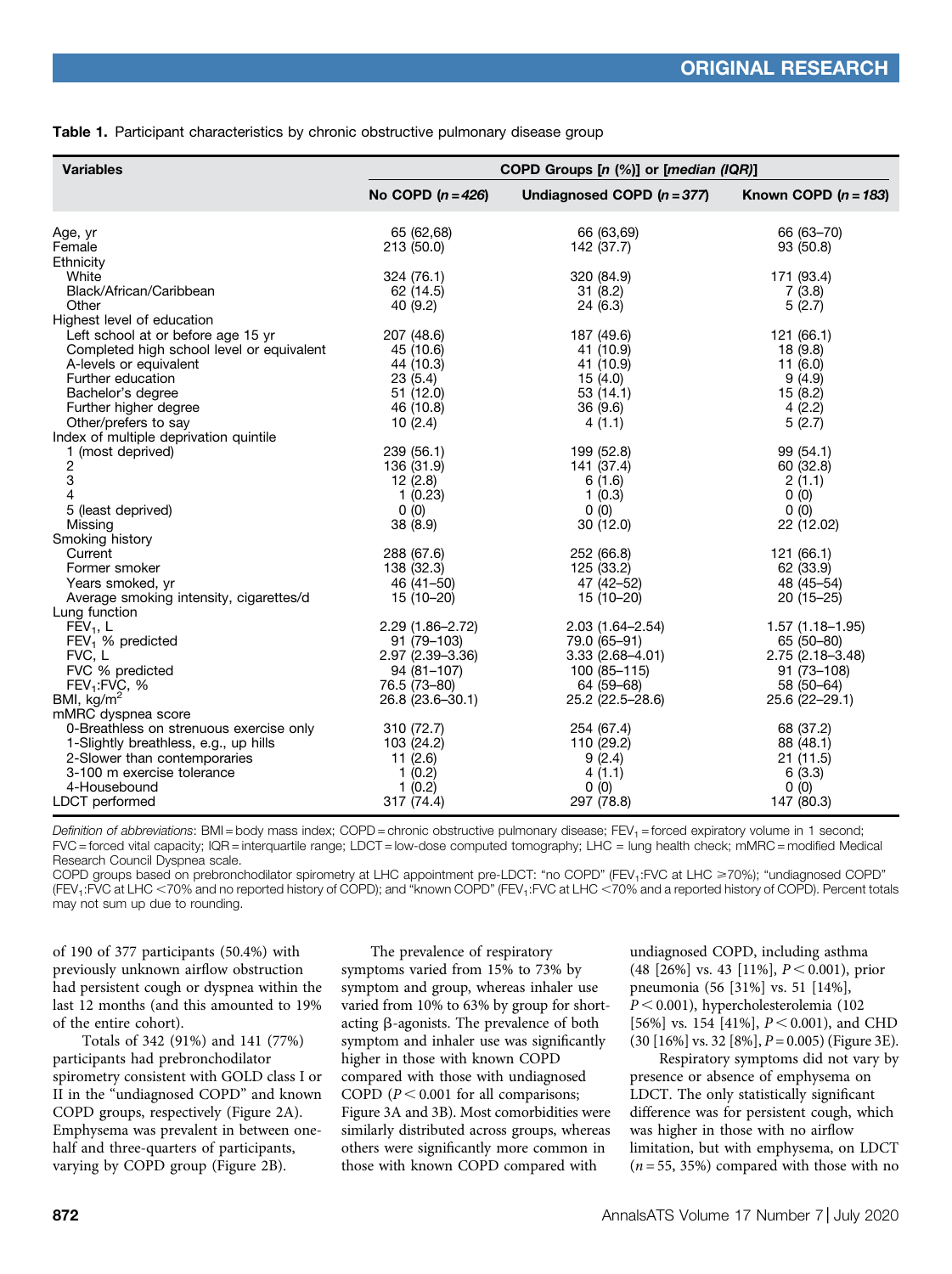

Figure 1. Prevalence of respiratory symptoms (inclusive of those with a history of persistent cough or dyspnea during the 12 months preceding the lung health check [LHC]) in participants with a FEV<sub>1</sub>:FVC <70% on the pre–low-dose computed tomography (LDCT), prebronchodilator spirometry, and with or without emphysema detected at LDCT. \*Termed "chronic obstructive pulmonary disease" (COPD) solely on the basis of LHC spirometry. FEV<sub>1</sub> = forced expiratory volume in 1 second; FVC = forced vital capacity.

airflow limitation and no emphysema on LDCT  $(n = 24, 22\%)$   $(P = 0.03;$  Figure 4).

Variables not found to be significantly associated with symptom prevalence in

univariable logistic regression analyses included age, sex, IMD quintile, body mass index, and smoking status. Unadjusted and adjusted (for age, pack-year smoking history, history of osteoporosis and CHD, emphysema, and airflow obstruction) odds ratios (ORs) for symptom prevalence are presented in Table 2. The association



Figure 2. Prevalence and grade of (A) airflow obstruction and (B) emphysema by chronic obstructive pulmonary disease (COPD) group. COPD groups: "no COPD" (FEV<sub>1</sub>:FVC ≥70%); "undiagnosed COPD" (FEV<sub>1</sub>:FVC <70% and no reported history of COPD); and "known COPD" (FEV<sub>1</sub>:FVC <70% and a reported history of COPD). FEV<sub>1</sub> = forced expiratory volume in 1 second; FVC = forced vital capacity; GOLD = Global Initiative for Obstructive Lung **Diseases**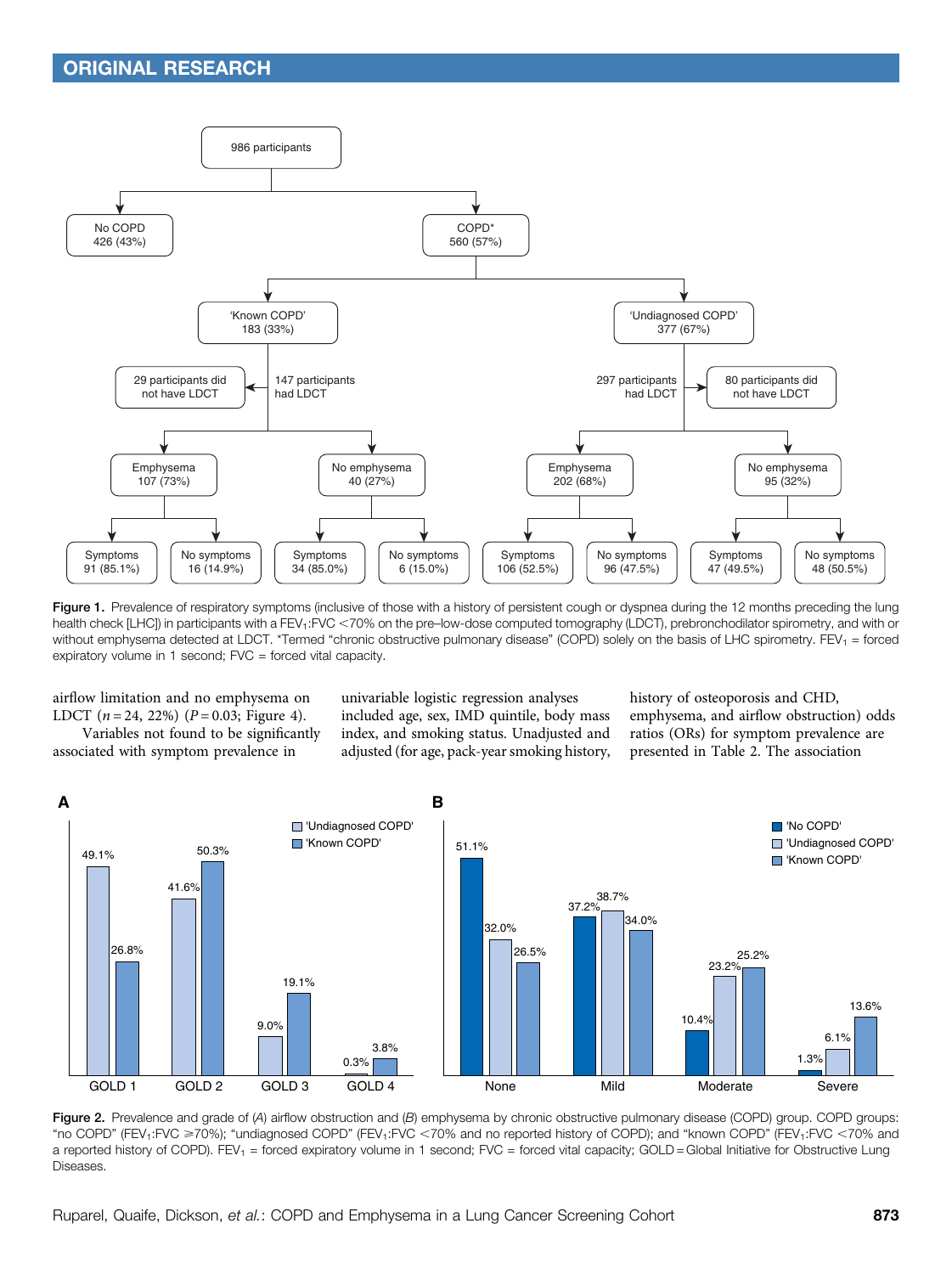

Figure 3. Prevalence of (A) reported respiratory symptoms within 12 months preceding the lung health check, (B) reported inhaler use, and (C) reported comorbidities, by chronic obstructive pulmonary disease (COPD) group. \*P  $\leq 0.05$  and \*\*P  $\leq 0.001$ . COPD groups: "no COPD" (FEV<sub>1</sub>:FVC  $\geq 70\%$ ); "undiagnosed COPD" (FEV<sub>1</sub>:FVC <70% and no reported history of COPD); and "known COPD" (FEV<sub>1</sub>:FVC <70% and a reported history of COPD). FEV<sub>1</sub> = forced expiratory volume in 1 second; FVC = forced vital capacity; ICS = inhaled corticosteroid; LABA = long-acting b-agonist; LAMA = long-acting antimuscarinic agent; LRTI = lower respiratory tract infection;  $SABA = short\text{-}action$   $\beta\text{-}agonist$ .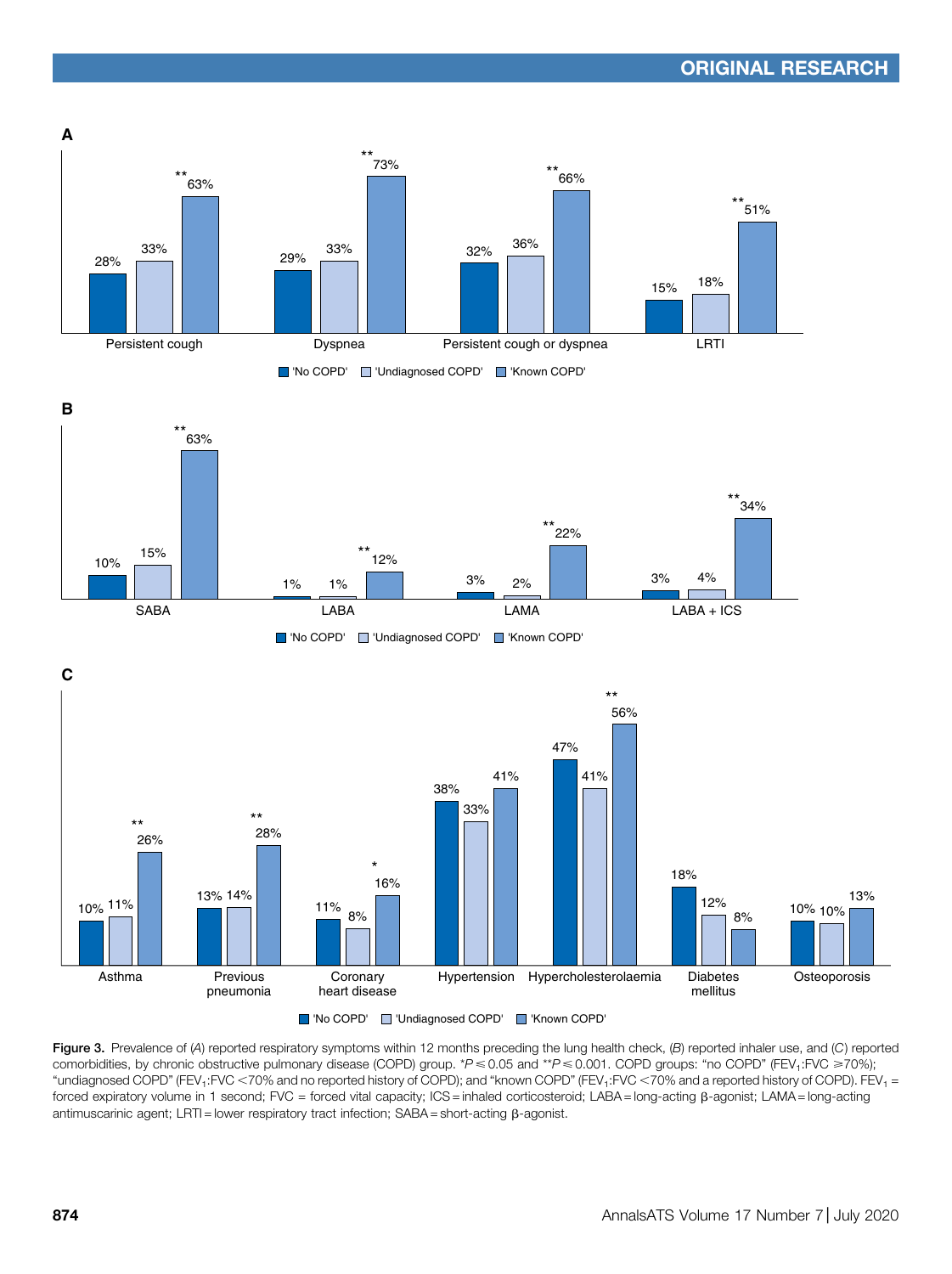

Figure 4. Prevalence of reported respiratory symptoms within 12 months preceding the lung health check in those with and without emphysema by chronic obstructive pulmonary disease (COPD) group. COPD groups: "no COPD" (FEV<sub>1</sub>:FVC ≥70%); "undiagnosed COPD" (FEV<sub>1</sub>:FVC <70% and no reported history of COPD); and "known COPD" (FEV<sub>1</sub>:FVC <70% and a reported history of COPD).  $P \le 0.05$ . FEV<sub>1</sub> = forced expiratory volume in 1 second; FVC = forced vital capacity; LRTI = lower respiratory tract infection.

between respiratory symptoms and airflow limitation remained significant for participants with  $FEV_1:FVC < 70\%$  and FEV<sub>1</sub>  $\geq$  50% (adjusted OR [aOR], 1.74; confidence interval [CI], 1.57–2.17), and  $FEV_1 < 50\%$  (aOR, 4.6; CI, 2.17–9.77). Conversely, the association between respiratory symptoms and grade of emphysema only retained significance for those with severe emphysema (aOR, 4.00; CI, 1.57–10.2).

In the sensitivity analysis, the findings were not significantly altered using current cough or breathlessness as the outcome variable (data not shown). Radiologist interobserver agreement in the 5% of LDCT scans that were double read as part of the quality assurance process was found to be "good" according to Landis and Koch (31)  $(\kappa_w = 0.65, P \le 0.001).$ 

## **Discussion**

In this cross-sectional cohort study of 986 individuals attending an LHC, 57% had prebronchodilator spirometry consistent with COPD, 67% did not report a prior history of COPD (thus labeled "undiagnosed COPD"), and 32% of those with "undiagnosed COPD" had no evidence of emphysema on LDCT. Prevalence of

symptoms, inhaler use, and certain comorbidities were significantly higher in those with known compared with undiagnosed COPD. The presence of airflow obstruction was more strongly associated with respiratory symptoms than emphysema. These results suggest that emphysema alone does not robustly identify participants with COPD.

The proportion of participants with spirometry consistent with COPD is higher in the present study (57%) than reported in NLST participants (10) (34%). Emphysema prevalence was higher than reported in other cohorts (32). These findings may be explained by the population recruited to this "real-world" study, where participants were invited for an National Health Service LHC rather than a clinical trial. The present study participants were older, more deprived, less educated, and more likely to be currently smoking when compared with NLST participants (6).

Whether case finding of individuals with airflow limitation or emphysema in the absence of respiratory symptoms is of value is controversial. Studies have reported increased exacerbation frequency in asymptomatic individuals with airflow limitation (13) and with radiological findings consistent with COPD (33). Few studies have evaluated the use of pharmacotherapy in asymptomatic COPD. One study in China demonstrated an improvement in annual post-bronchodilator  $FEV<sub>1</sub>$  decline with tiotropium compared with placebo in patients with mild COPD (34), signaling possible benefit with pharmacotherapy for mild COPD, though more studies are needed. Presently, for those with minimal symptoms, simply lifestyle modifications, including smoking cessation, are recommended (18, 35).

We sought to explore what proportion of participants had "clinically significant" COPD (i.e., undiagnosed airflow obstruction plus respiratory symptoms). To our knowledge, no prior studies have reported COPD symptom prevalence in LCS participants, though findings consistent with ours have been reported in smokers without demonstrable airflow limitation (15). This group was previously termed "GOLD 0," and although studies in this group are ongoing (36); this term is not used clinically, as it does not help predict who may later develop airflow obstruction (37). Our estimate that up to 19% of participants had potentially clinically significant undiagnosed COPD is an important consideration when devising LCS protocols and infrastructure.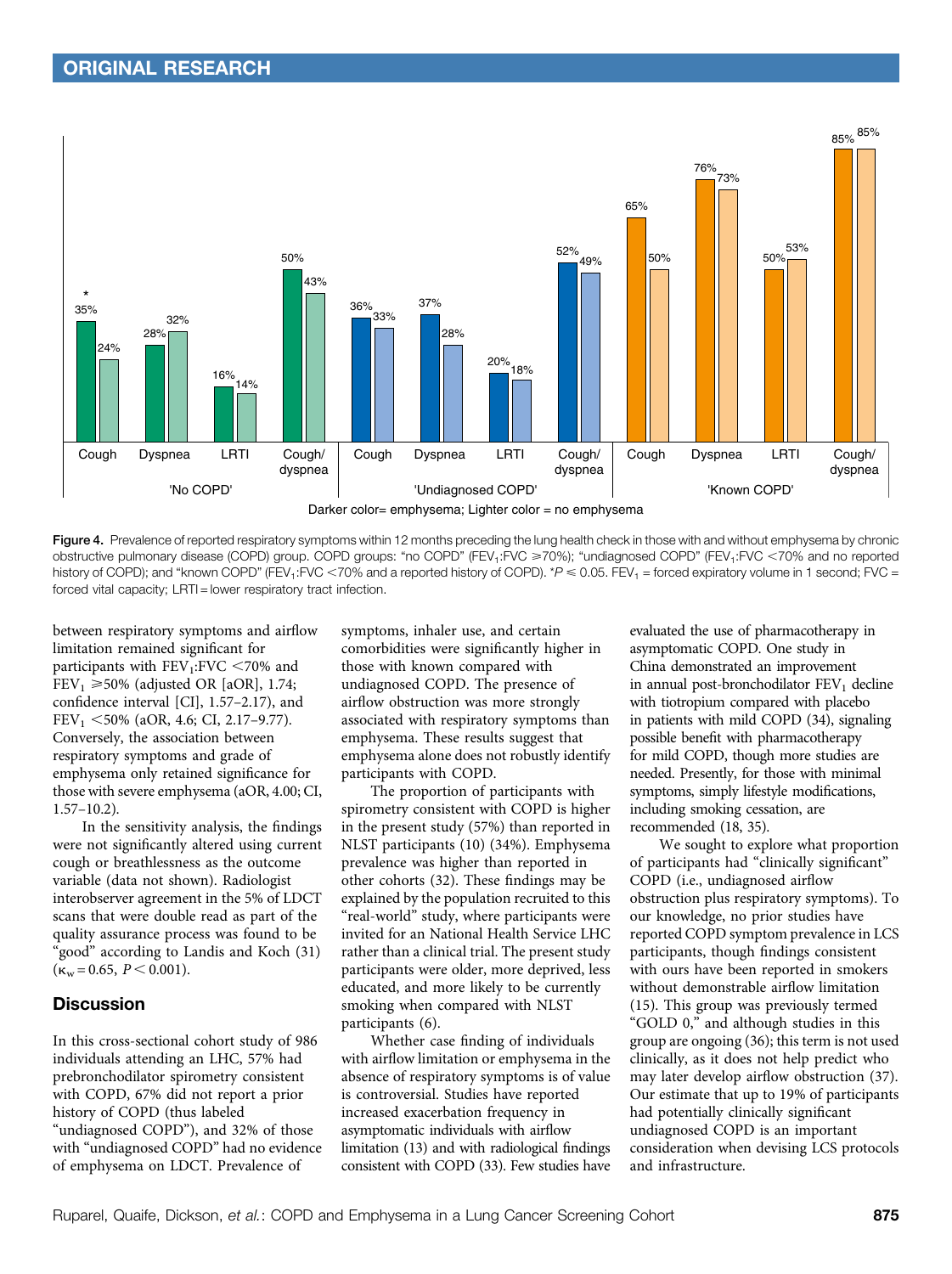Table 2. Adjusted and unadjusted odds ratios for presence of persistent cough or dyspnea currently or within the past 12 months with airflow obstruction and emphysema in this cohort

|                                      | <b>Unadjusted OR</b><br>(CI)           | P<br>Value | <b>Adjusted OR</b><br>(CI) | P<br><b>Value</b> |
|--------------------------------------|----------------------------------------|------------|----------------------------|-------------------|
| Age, yr                              |                                        |            |                            |                   |
| 60-63                                |                                        | 0.32       |                            | 0.004             |
| 64-67                                | $0.75(0.55 - 1.02)$                    |            | $0.54(0.37 - 0.79)$        |                   |
| 68-72                                | $0.84(0.59 - 1.19)$                    |            | $0.55(0.35 - 0.84)$        |                   |
| $73 - 76$                            | $0.84(0.55 - 1.29)$                    |            | $0.53(0.31 - 0.88)$        |                   |
| Pack-year smoking history            |                                        |            |                            |                   |
| $0 - 20$                             | 1                                      | $<$ 0.001  |                            | $<$ 0.001         |
| $21 - 40$                            | $1.54(1.09 - 2.15)$                    |            | $1.13(0.73 - 1.76)$        |                   |
| $41 - 60$<br>>60                     | 2.02 (1.42-2.88)<br>4.64 (2.94 - 7.31) |            | $1.58(1.00 - 2.49)$        |                   |
| History of osteoporosis              |                                        |            | $3.28(1.87 - 5.77)$        |                   |
| No.                                  |                                        | 0.045      |                            | 0.021             |
| Yes                                  | $1.53(1.00 - 2.33)$                    |            | 1.82 (1.08-3.07)           |                   |
| History of CHD                       |                                        |            |                            |                   |
| Yes                                  |                                        | < 0.001    |                            | 0.019             |
| <b>No</b>                            | $2.17(1.41 - 3.35)$                    |            | $1.85(1.09 - 3.13)$        |                   |
| Airflow obstruction                  |                                        |            |                            |                   |
| $FEV_1: FVC \ge 70\%$                |                                        | $<$ 0.001  |                            | < 0.001           |
| $FEV_1: FVC < 70\%$ & $FEV_1 > 50\%$ | 1.74 (1.34–2.27)                       |            | $1.57(1.14 - 2.17)$        |                   |
| $FEV_1: FVC < 70\%$ & $FEV_1 < 50\%$ | $5.59(3.03 - 10.3)$                    |            | 4.60 (2.17-9.77)           |                   |
| Emphysema                            |                                        |            |                            |                   |
| None                                 |                                        | < 0.001    |                            | 0.011             |
| Mild                                 | $1.12(0.81 - 1.55)$                    |            | $1.05(0.74 - 1.48)$        |                   |
| Moderate                             | 1.64 (1.09–2.48)                       |            | $1.33(0.85 - 2.09)$        |                   |
| Severe                               | $5.88(2.41 - 14.4)$                    |            | 4.00 (1.57-10.2)           |                   |

Definition of abbreviations: CHD = coronary heart disease; CI = confidence interval;  $FEV_1$  = forced expiratory volume in 1 second; FVC = forced vital capacity; OR = odds ratio. Values given to two significant figures.

The finding that those with and without emphysema were similar in terms of respiratory symptoms was surprising, as an association between all-cause mortality in smokers without airflow limitation and with emphysematous changes has been reported (38). This association, which was confirmed in the multivariable analysis, suggests that airflow limitation may be more pertinent for detecting "clinically significant" disease than LDCT-detected emphysema. Thus, measurement of spirometry in the LCS setting could enhance prognostication and education, all of which are not adequately achieved using the presence of emphysema on CT alone.

The integration of spirometry with symptom assessment in the LCS setting could enhance early detection of COPD and provide an opportunity to implement evidence-based smoking cessation interventions. Visual feedback of medical imaging may promote behavior change, such as smoking cessation (39), and research is underway to determine whether personalized feedback of LDCT-detected emphysema are effective at enhancing

smoking cessation (40). It could also enable promotion of vaccination against respiratory infection, attention to diet, activity, symptom awareness, and initiation of appropriate pharmacotherapy. This needs to be balanced against risks associated with medication overuse, cost, primary care resource utilization, and impact on insurance eligibility. An added consideration is that a diagnosis of COPD may influence the overall benefit that an individual may stand to gain from LCS. It has been noted that having undiagnosed or early COPD confers a greater relative risk reduction in lung cancer–specific mortality than observed in NLST, whereas having more advanced COPD may be associated with no mortality benefit (9). As such, the shared decision-making discussion would benefit from spirometry readings to determine an individual's specific potential benefits and harms of screening. Such issues have been highlighted in a recent official American Thoracic Society statement (41) as important factors to be raised in the LCS shared decision consultation.

The study was limited by possible selection bias, as it is possible that individuals with symptoms were more likely to attend an LHC appointment. The sample was predominantly of a white ethnic background, with a high current smoking rate and from a more socioeconomically deprived background than previous studies, and therefore likely to have higher rates of COPD and lung cancer than the wider LCSeligible population.

Nevertheless, similar lung cancer prevalence and demographics have been described in other U.K. cohorts (42, 43), and, in light of emerging evidence advocating selection of LCS-eligible individuals based on lung cancer risk (23, 44), the findings reported here are generalizable to the desired population. We did not collect data on exacerbation history, which would enhance our classification of COPD severity. Many of the outcome measures were dependent on self-reported history and subject to recall bias. We acknowledge that some participants may have underreported a diagnosis of COPD or misreported COPD as asthma. We did not complete post-bronchodilator spirometry to classify COPD; several other studies, including NLST (10), have employed spirometry without additional bronchodilation as a metric, and GOLD has accepted this as a pragmatic approach to COPD case finding, directing people for additional testing to confirm the diagnosis (20). The present analysis could not account for unmeasured factors affecting symptom perception and prevalence, such as psychosocial influences and premorbid fitness. Emphysema was graded visually rather than quantitatively, and is subject to some interobserver bias, though "good" agreement between observers was detected on the 5% of scans read by two radiologists for quality assurance purposes. Despite these limitations, the findings presented here are novel with respect to the evaluation of associations between symptomatology, radiology, and physiological parameters in COPD, and highlight the potential benefits arising from incorporating spirometry into the assessment for LCS and the LHC approach adopted in LSUT.

#### **Conclusions**

This study has demonstrated the significant burden of COPD, respiratory symptoms, and comorbidities in a cohort of individuals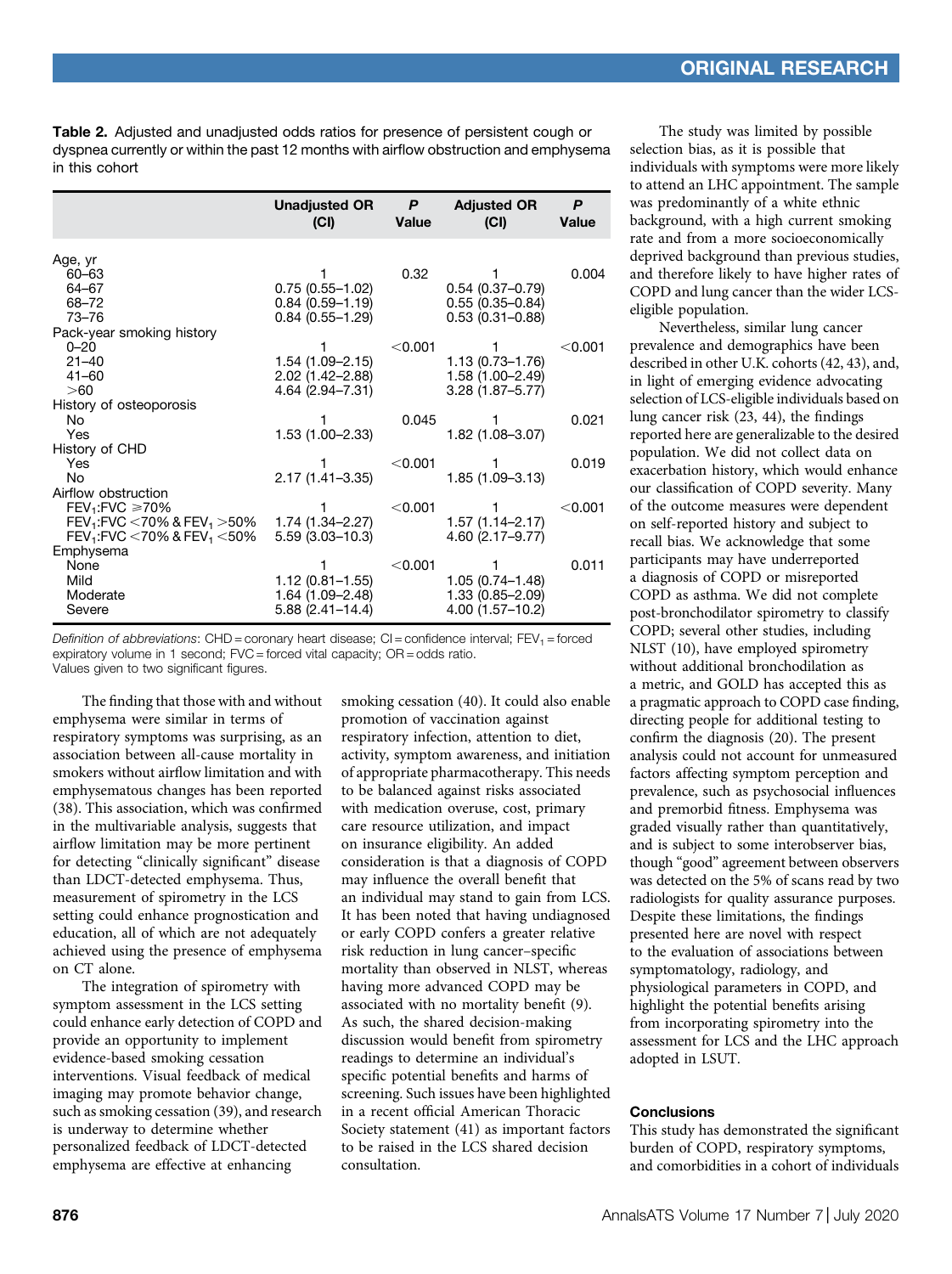attending an LHC. Half of those with undiagnosed COPD had respiratory symptoms, whereas one-third did not have emphysema. Airflow limitation was a stronger predictor for respiratory symptoms than emphysema. This

emphasizes the importance and value of spirometry at LCS over and above detecting emphysema on LDCT. Further studies should evaluate the impact of early detection of airflow limitation and emphysema through LCS on behavior change and longterm COPD outcomes. To this end, we are expanding our studies to a larger cohort within the SUMMIT study (45).  $\blacksquare$ 

[Author disclosures](http://www.atsjournals.org/doi/suppl/10.1513/AnnalsATS.201911-857OC/suppl_file/disclosures.pdf) are available with the text of this article at [www.atsjournals.org.](http://www.atsjournals.org)

#### References

- 1 World Health Organization. Global Health Observatory (GHO) data mortality and global health estimates. Geneva: WHO. 2018 [accessed 2018 Jun 25]. Available from: [http://www.who.int/gho/mortality\\_](http://www.who.int/gho/mortality_burden_disease/en/) [burden\\_disease/en/.](http://www.who.int/gho/mortality_burden_disease/en/)
- 2 Carr LL, Jacobson S, Lynch DA, Foreman MG, Flenaugh EL, Hersh CP, et al. Features of COPD as predictors of lung cancer. Chest 2018;153: 1326–1335.
- 3 de Torres JP, Bastarrika G, Wisnivesky JP, Alcaide AB, Campo A, Seijo LM, et al. Assessing the relationship between lung cancer risk and emphysema detected on low-dose CT of the chest. Chest 2007;132: 1932–1938.
- 4 Powell HA, Iyen-Omofoman B, Baldwin DR, Hubbard RB, Tata LJ. Chronic obstructive pulmonary disease and risk of lung cancer: the importance of smoking and timing of diagnosis. J Thorac Oncol 2013; 8:6–11.
- 5 Seijo LM, Zulueta JJ. Understanding the links between lung cancer, COPD, and emphysema: a key to more effective treatment and screening. Oncology (Williston Park) 2017;31:93–102.
- 6 Aberle DR, Adams AM, Berg CD, Black WC, Clapp JD, Fagerstrom RM, et al.; National Lung Screening Trial Research Team. Reduced lungcancer mortality with low-dose computed tomographic screening. N Engl J Med 2011;365:395–409.
- 7 de Koning HJ, van der Aalst CM, de Jong PA, Scholten ET, Nackaerts K, Heuvelmans MA, et al. Reduced lung-cancer mortality with volume CT screening in a randomized trial. N Engl J Med 2020;382:503-513.
- 8 Pastorino U, Silva M, Sestini S, Sabia F, Boeri M, Cantarutti A, et al. Prolonged lung cancer screening reduced 10-year mortality in the MILD trial: new confirmation of lung cancer screening efficacy. Ann Oncol 2019;30:1162–1169.
- 9 Young RP, Hopkins RJ. Chronic obstructive pulmonary disease (COPD) and lung cancer screening. Transl Lung Cancer Res 2018;7:347–360.
- 10 Young RP, Duan F, Chiles C, Hopkins RJ, Gamble GD, Greco EM, et al. Airflow limitation and histology shift in the National Lung Screening Trial: the NLST-ACRIN cohort substudy. Am J Respir Crit Care Med 2015;192:1060–1067.
- 11 de-Torres JP, Casanova C, Marín JM, Zagaceta J, Alcaide AB, Seijo LM, et al. Exploring the impact of screening with low-dose CT on lung cancer mortality in mild to moderate COPD patients: a pilot study. Respir Med 2013;107:702–707.
- 12 Mets OM, Buckens CFM, Zanen P, Isgum I, van Ginneken B, Prokop M, et al. Identification of chronic obstructive pulmonary disease in lung cancer screening computed tomographic scans. JAMA 2011;306: 1775–1781.
- 13 Çolak Y, Afzal S, Nordestgaard BG, Vestbo J, Lange P. Prognosis of asymptomatic and symptomatic, undiagnosed COPD in the general population in Denmark: a prospective cohort study. Lancet Respir Med 2017;5:426–434.
- 14 Hill K, Goldstein RS, Guyatt GH, Blouin M, Tan WC, Davis LL, et al. Prevalence and underdiagnosis of chronic obstructive pulmonary disease among patients at risk in primary care. CMAJ 2010;182: 673–678.
- 15 Woodruff PG, Barr RG, Bleecker E, Christenson SA, Couper D, Curtis JL, et al.; SPIROMICS Research Group. Clinical significance of symptoms in smokers with preserved pulmonary function. N Engl J Med 2016; 374:1811–1821.
- 16 Bridevaux PO, Gerbase MW, Probst-Hensch NM, Schindler C, Gaspoz J-M, Rochat T. Long-term decline in lung function, utilisation of care and quality of life in modified GOLD stage 1 COPD. Thorax 2008;63: 768–774.
- 17 Siu AL, Bibbins-Domingo K, Grossman DC, Davidson KW, Epling JW Jr, García FAR, et al.; US Preventive Services Task Force (USPSTF). Screening for chronic obstructive pulmonary disease: US Preventive Services Task Force recommendation statement. JAMA 2016;315: 1372–1377.
- 18 Global Initiative for Chronic Obstructive Lung Disease. Global Strategy for the Diagnosis, Management and Prevention of COPD. 2017 [accessed 2018 Jun 25]. Available from: [https://www.goldcopd.org.](https://www.goldcopd.org)
- 19 Lange P, Marott JL, Vestbo J, Olsen KR, Ingebrigtsen TS, Dahl M, et al. Prediction of the clinical course of chronic obstructive pulmonary disease, using the new GOLD classification: a study of the general population. Am J Respir Crit Care Med 2012;186:975–981.
- 20 Global Initiative for Chronic Obstructive Lung Disease. GOLD reports for personal use. 2019 [accessed 2018 Jun 20]. Available from: [https://](https://goldcopd.org/gold-reports/) [goldcopd.org/gold-reports/](https://goldcopd.org/gold-reports/).
- 21 Barr RG, Celli BR, Mannino DM, Petty T, Rennard SI, Sciurba FC, et al. Comorbidities, patient knowledge, and disease management in a national sample of patients with COPD. Am J Med 2009;122: 348–355.
- 22 Quaife SL, Ruparel M, Beeken RJ, McEwen A, Isitt J, Nolan G, et al. The Lung Screen Uptake Trial (LSUT): protocol for a randomised controlled demonstration lung cancer screening pilot testing a targeted invitation strategy for high risk and 'hard-to-reach' patients. BMC Cancer 2016;16:281.
- 23 Kovalchik SA, Tammemagi M, Berg CD, Caporaso NE, Riley TL, Korch M, et al. Targeting of low-dose CT screening according to the risk of lung-cancer death. N Engl J Med 2013;369:245–254.
- 24 Tammemägi MC. Application of risk prediction models to lung cancer screening: a review. J Thorac Imaging 2015;30:88–100.
- 25 U.S. Preventive Services Task Force. Final recommendation statement. AHRQ Pub. no. 13-05196-EF-3. September 24 2014 [accessed 2014 Nov 28]. Available from: [https://www.uspreventiveservicestaskforce.](https://www.uspreventiveservicestaskforce.org/uspstf/recommendation/lung-cancer-screening) [org/uspstf/recommendation/lung-cancer-screening.](https://www.uspreventiveservicestaskforce.org/uspstf/recommendation/lung-cancer-screening)
- 26 Tammemägi MC, Katki HA, Hocking WG, Church TR, Caporaso N, Kvale PA, et al. Selection criteria for lung-cancer screening. N Engl J Med 2013;368:728–736.
- 27 Cassidy A, Myles JP, van Tongeren M, Page RD, Liloglou T, Duffy SW, et al. The LLP risk model: an individual risk prediction model for lung cancer. Br J Cancer 2008;98:270–276.
- 28 Miller MR, Hankinson J, Brusasco V, Burgos F, Casaburi R, Coates A, et al.; ATS/ERS Task Force. Standardisation of spirometry. Eur Respir J 2005;26:319–338.
- 29 Bellamy D, Booker R, Connellan S, Halpin D, Jennings J, Wiltshire L. Spirometry in practice: a practical guide of using spirometry in primary care, 2nd ed. London: British Thoracic Society (BTS) COPD Consortium; 2005. p. 3.
- 30 Gietema HA, Müller NL, Fauerbach PV, Sharma S, Edwards LD, Camp PG, et al.; Evaluation of COPD Longitudinally to Identify Predictive Surrogate Endpoints (ECLIPSE) investigators. Quantifying the extent of emphysema: factors associated with radiologists' estimations and quantitative indices of emphysema severity using the ECLIPSE cohort. Acad Radiol 2011;18:661–671.
- 31 Landis JR, Koch GG. The measurement of observer agreement for categorical data. Biometrics 1977;33:159–174.
- 32 Steiger David, Filopei Jason, Siddiqi Mohammad, Yip Rowena, Yankelevitz David, Henschke Claudia. Evidence of emphysema in a cohort of participants without symptoms undergoing low dose chest CT screening for lung cancer [abstract]. Am J Respir Crit Care Med 2017;195:A5177.
- 33 Jairam PM, van der Graaf Y, Lammers J-WJ, Mali WPTM, de Jong PA; PROVIDI Study group. Incidental findings on chest CT imaging are